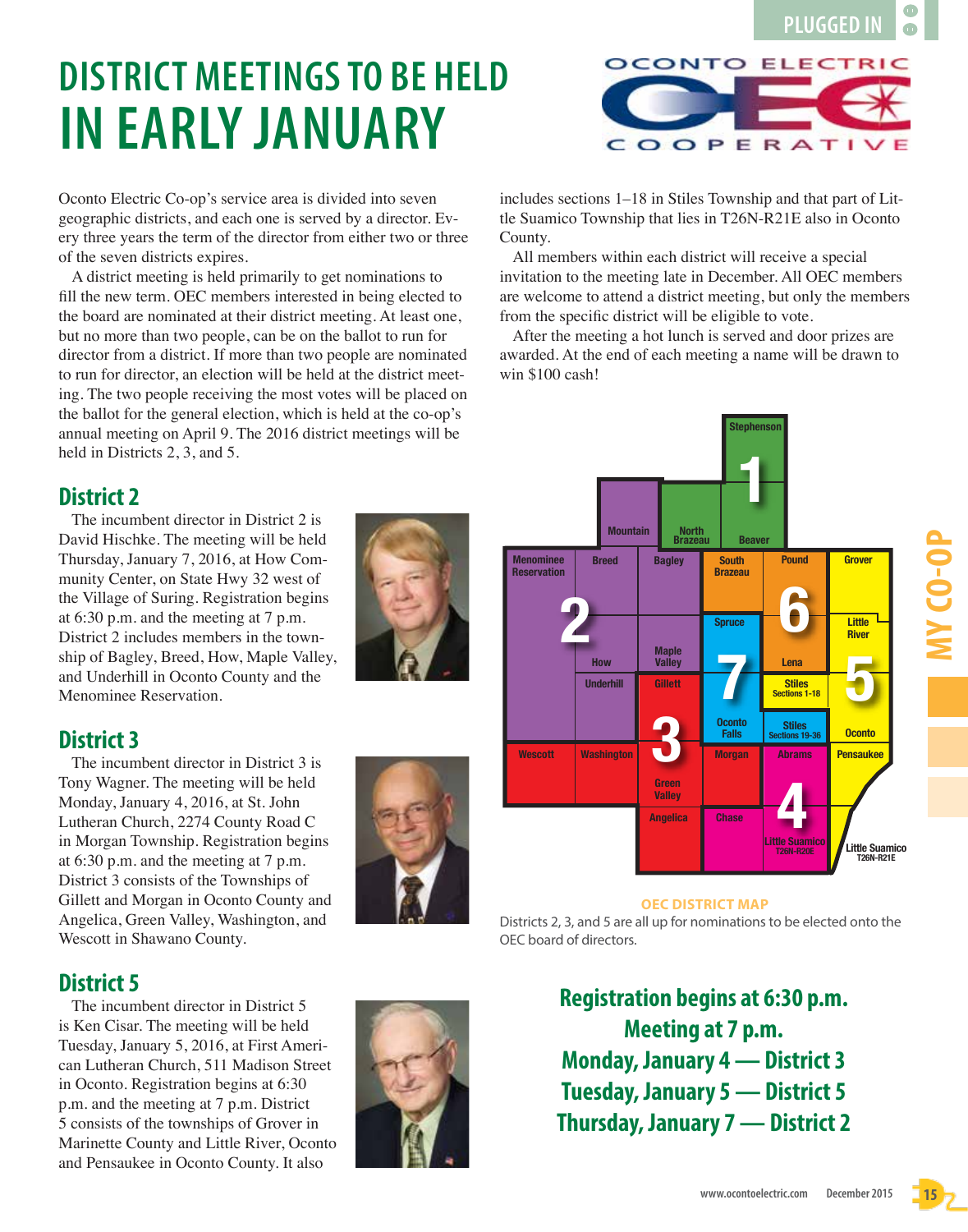



#### **SENATOR THOMAS TIFFANY PAYS A VISIT TO OEC**

Senator Tiffany, pictured on the right, stopped in at Oconto Electric Cooperative to discuss issues that may affect OEC's members. CEO Byron Nolde appreciates the senator's concerns for our members and the working relationship they have developed over the years that he has been in office.

#### **Give the Gift of Energy**

Do have a friend or family member who is hard to buy for at Christmas? Try the gift of energy. If they are members of Oconto Electric you can pay their electric bill for a month, a year, or any amount in between. Go to www.ocontoelectric.com and click on billing and choose gift certificates, or call Oconto Electric at 1-800-472-8410.



## **READY, SET, WINTERIZE!**

With winter just around the corner, knowing how to prepare your home this fall can help reduce the amount of money you spend on heating this winter.

In 2014, energy.gov reported that home heating accounted for approximately 42 percent of the total energy used in an average American home. Since it makes up a significant portion of a utility bill, heating is a sensible area of focus for energy efficiency improvements and savings.

Make a habit of cleaning your furnace annually in the fall months. Removing a season of built-up debris (especially if you have pets) can reduce the risk of fire and make your furnace run more efficiently. (88800)

Also, remember to replace your furnace filter during the winter. Replacing a dirty filter will increase the air flow and make your home more energy efficient (with the added benefit of cleaner air in your home).

If it is time to replace the furnace itself, look for energy-efficient models or call OEC to find out more about our dual fuel program. Furnaces with an Energy Star rating usually exceed federal standards for energy efficiency and can make choosing the right model that much easier. Installing an energy-efficient furnace

can reduce your energy consumption and the cost of heating your house.

Check your home for air leaks. You can use the following method to check for them. On a windy day, hold a lit incense stick or smoke pen next to anywhere you think a leak may be (usually windows, doors, attic hatches, or any other opening to the outside). If the smoke stream travels horizontally, you have found an air leak.



research collected from the U.S. Energy Information Administration

There are a

variety of actions you can take to plug the leak, depending on its location. The U.S. Department of Energy recommends the following steps:

- Caulk and add weather stripping to
- doors and windows that leak air.

• Use foam sealant on larger gaps around windows, baseboards, and other places

where air may leak out.

- Replace door bottoms and thresholds with ones that have pliable sealing gaskets.
- Keep the fireplace flue damper tightly closed when not in use.

For more information on energy efficiency as well as electrical safety, visit EnergyEdCouncil.org.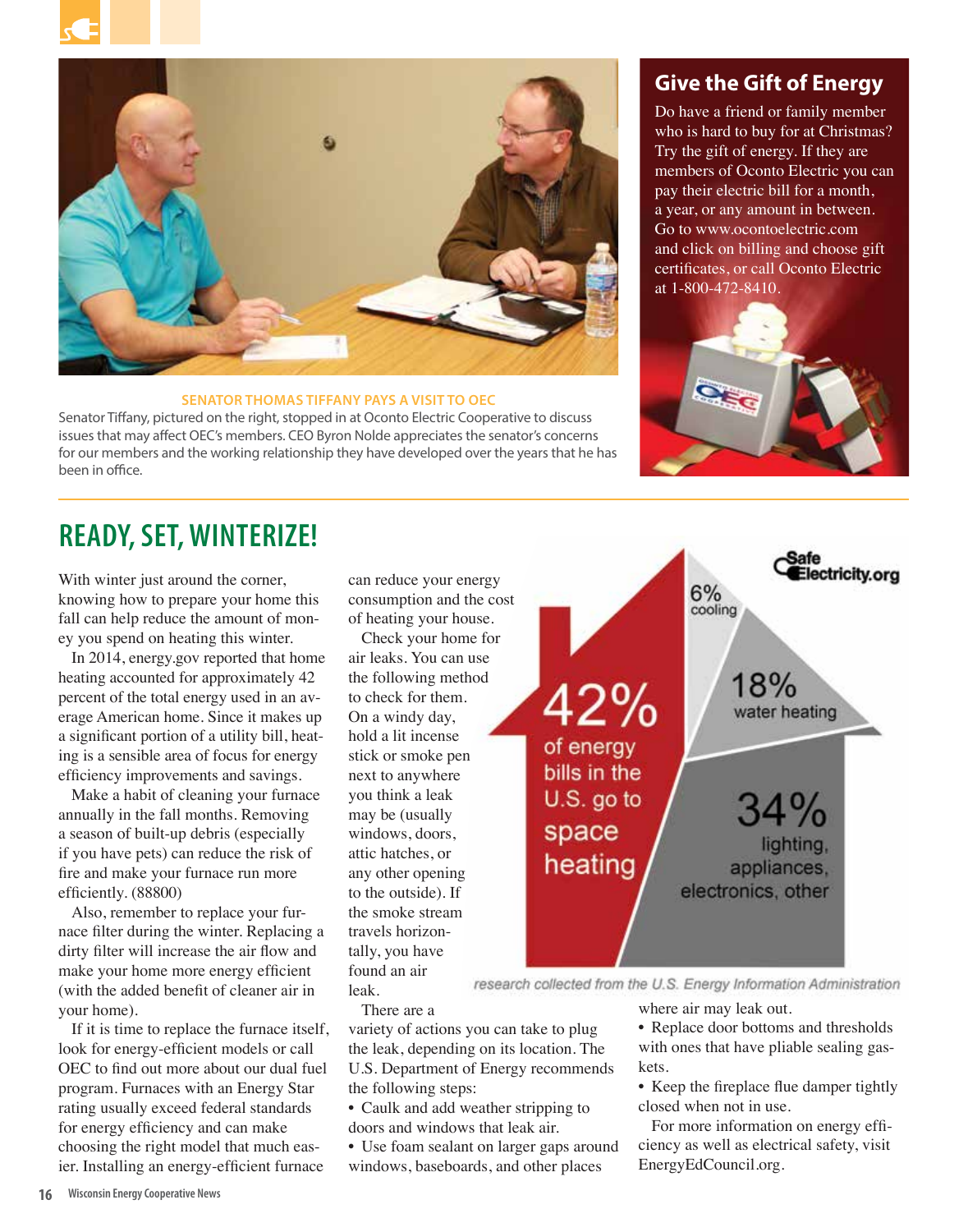

# **OEC EMPLOYEE WINS LOGO CONTEST**

The Wisconsin REC Member Services Association noticed that their association did not have a logo to represent them. In May they decided to open up a logo design contest to their creative members. OEC's communications and marketing specialist Katie Jagiello took the opportunity to submit a logo (1013900). At the end of August, Katie received a notice that her logo had been chosen to represent The Wisconsin REC Member Services Association.

Congratulations, Katie!





**OEC's RadioShack in Oconto Falls will be closing December 24 at noon. It will be closed all day December 25 and January 1.**

**The Wisconsin REC Member Services Association**